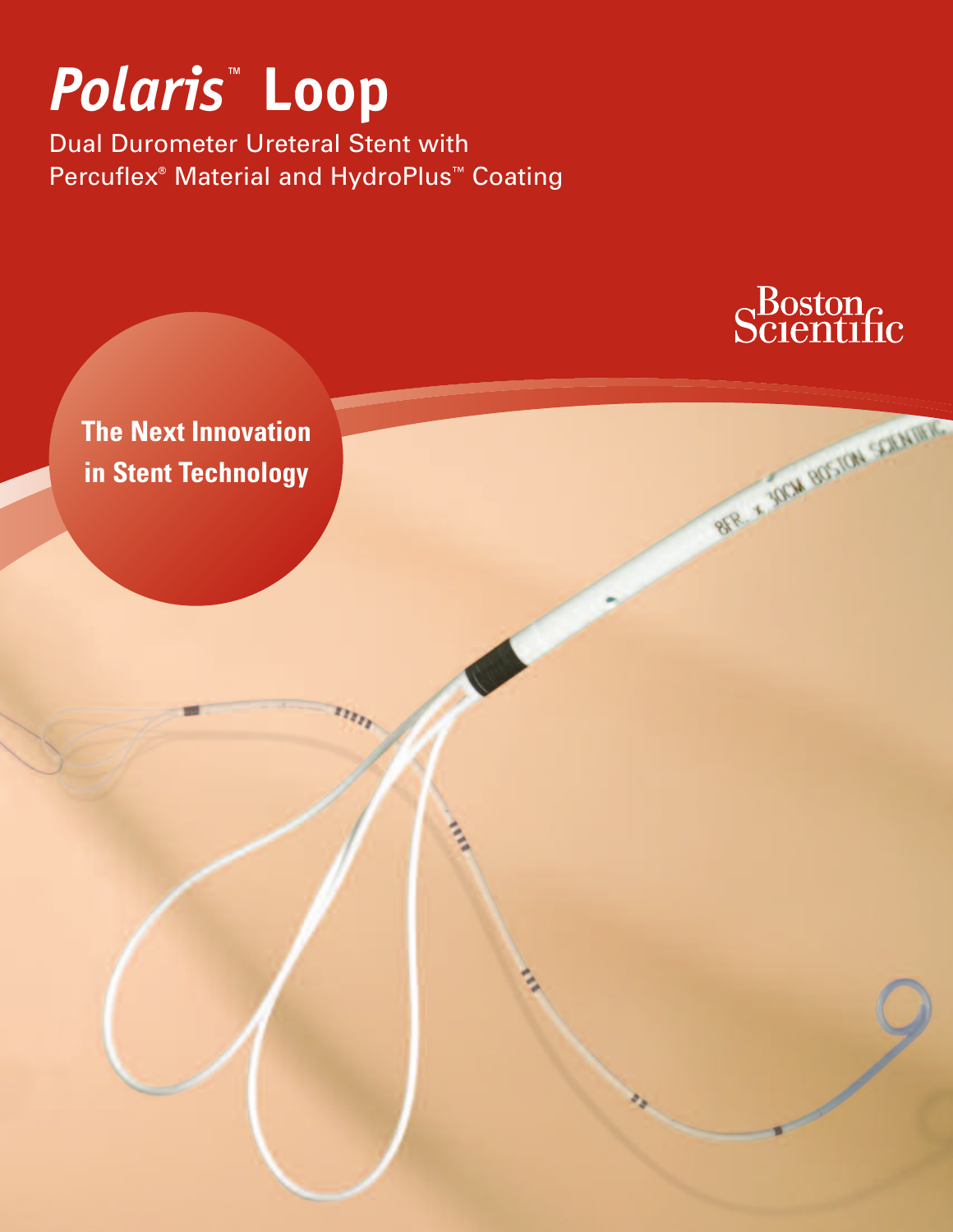# *Polaris ™* **Loop**

Dual Durometer Ureteral Stent with Percuflex<sup>®</sup> Material and HydroPlus<sup>™</sup> Coating



**Polaris Loop Specific Positioner** The R.O. Band is located in a similar location as with a traditional double pigtail stent.

- 2 1Fr bladder loops made of soft Percuflex<sup>®</sup> Material
- An average of 69% less material in bladder than a traditional bladder coil
- Places similar to a double pigtail stent<sup>\*</sup>
- Shown in a clinical trial to be easier to remove than the standard double pigtail stents

to facilitate advancement

HydroPlus COATING

### DESIGNED FOR EXCELLENT DRAINAGE

#### **Low Profile and Large Inner Lumen**

is attainable due to the columnar strength and structural integrity of Percuflex Material

#### **The 5Fr Version**

is designed to increase urine flow and may be passed over an .038" guidewire

#### **CROSS-SECTIONAL VIEW OF 6Fr vs. 5Fr STENT**



**■** Unique bladder "loop" design offers an average of 69% less material in the bladder than a traditional bladder coil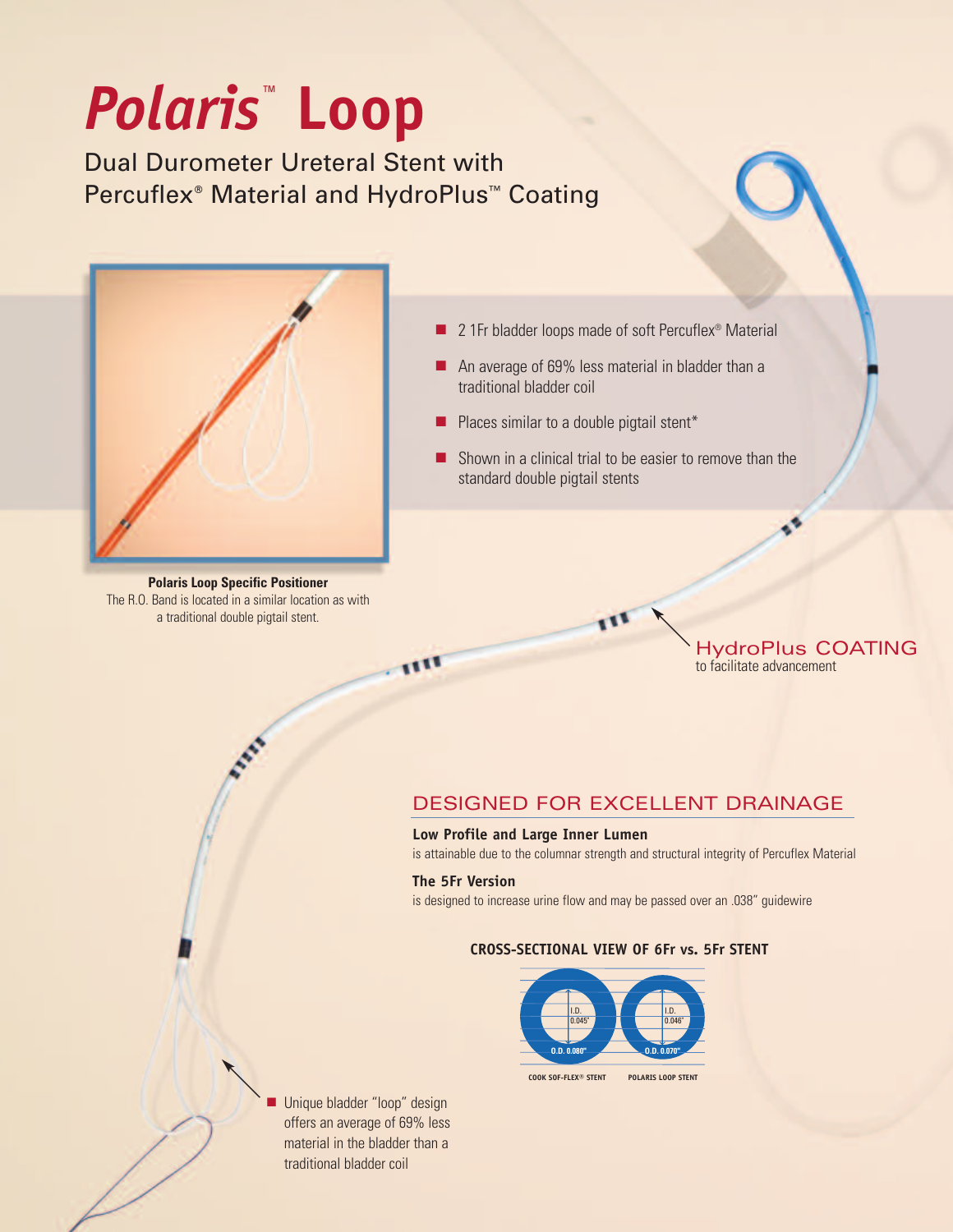## UNIQUE BLADDER LOOP DESIGN

Unique bladder loop design offers an average of 69% less material than traditional stents and has been shown in a clinical trial to be easier to remove than the standard double pigtail stents.





*Overall, the Polaris Loop stents were easier to remove as compared to the control stents. (p=0.0016)*\*†

\* Data on file Boston Scientific Corporation. † 236 subjects were enrolled by 13 investigators located throughout the USA and Canada.